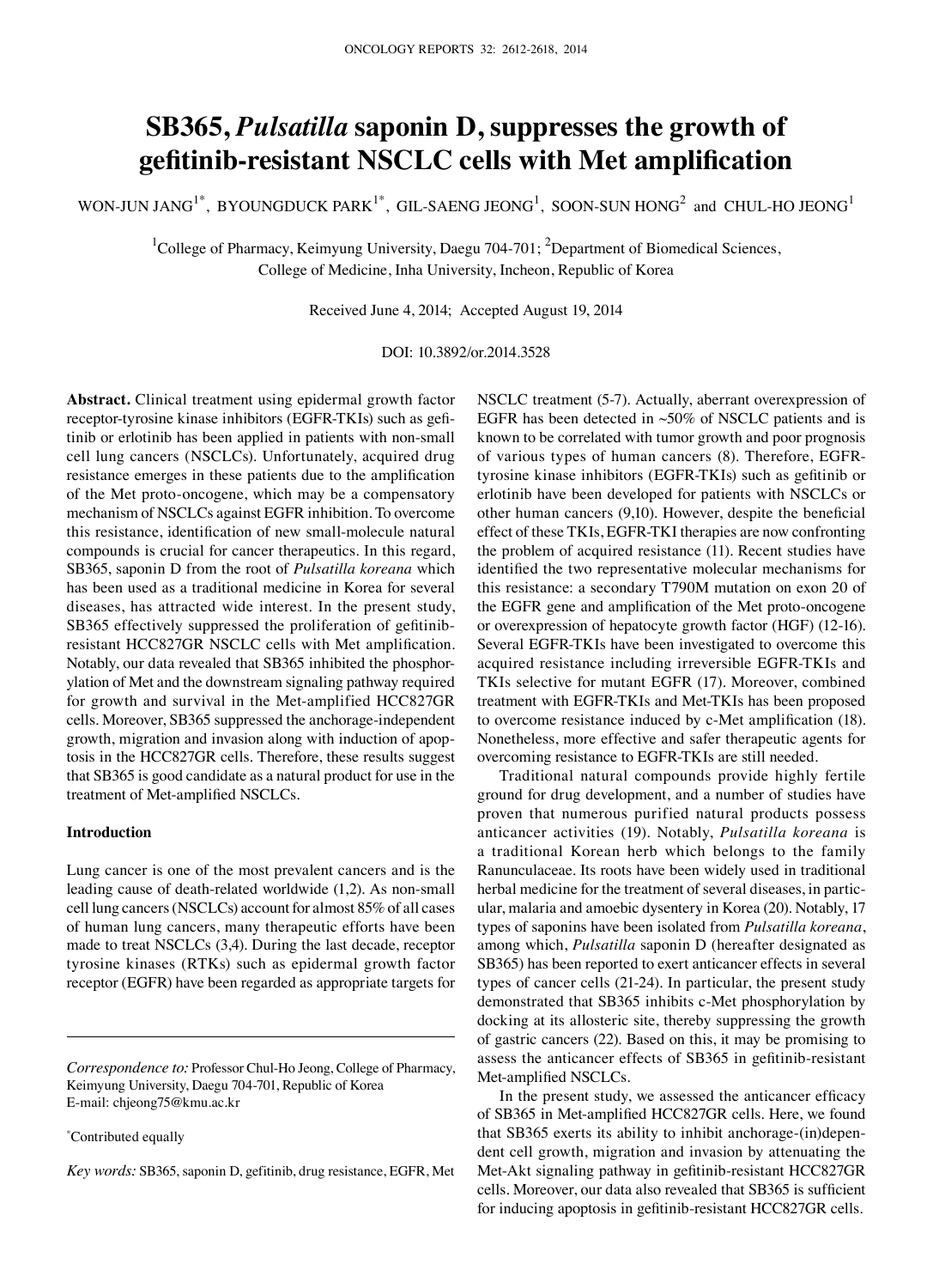# **Materials and methods**

*Materials.* Antibodies for phospho-EGFR (Tyr1068), Met, phospho-Met (Tyr1234/1235), Akt, phospho-Akt (Ser473), Erk1/2, phospho-Erk1/2 (Thr202/Tyr204) and β-actin were purchased from Cell Signaling Technology (Beverly, MA, USA). Antibodies specific for EGFR and the secondary antibody were purchased from Santa Cruz Biotechnology (Santa Cruz, CA, USA). Gefitinib was purchased from LC Laboratories (Woburn, MA, USA). Halt™ Protease and phosphatase inhibitor cocktail (100X), EDTA (100X) and the BCA protein assay kit were purchased from Thermo Fisher Scientific (Rockford, IL, USA). 3-(4,5-Dimethylthiazol-2yl)- 2,5-diphenyltetrazolium bromide (MTT) was purchased from Sigma-Aldrich (St. Louis, MO, USA). PVDF membranes were purchased from Bio-Rad (Hercules, CA, USA). SuperSignal West Dura Extended Duration Substrate was purchased from Thermo Scientific (Waltham, MA, USA). A human phospho-RTK array kit was purchased from R&D Systems (Minneapolis, MN, USA).

*Cell culture.* The human NSCLC cell line HCC827 was cultured in RPMI-1640 with L-glutamine supplemented with 10% fetal bovine serum (FBS) and penicillin/streptomycin. The gefitinib-resistant cell line HCC827GR was generated upon continuous exposure of parental HCC827 cells to gefitinib for over 6 months. In detail, starting with a gefitinib concentration of 10 nM, the exposure dose was doubled every 2 weeks until a final concentration of 10  $\mu$ M was achieved. HCC827GR cells were cultured in RPMI-1640 with L-glutamine supplemented with 10% FBS, penicillin/streptomycin and  $1 \mu$ M gefitinib. All cells were maintained at  $37^{\circ}$ C with  $5\%$  CO<sub>2</sub> in a humidifier incubator.

*Preparation of SB365.* SB365 was isolated from the roots of *P. koreana*, as previously described by Kim *et al* (25). Briefly, powered roots of *P. koreana* (50 g) were extracted 3 times with 50% aqueous ethanol (500 ml), and the resulting extracts were combined and concentrated *in vacuo* to yield a light brown residue. The fraction was chromatographed using a Sephadex LH-20 column (200 g, 60x4 cm) with an 80:20 mixture of methanol and  $H_2O$ , to give four fractions: SPX1 (139 mg, 24.8%), SPX2 (344 mg, 61.4%), SPX3 (61 mg, 10.9%) and SPX4 (15.7 mg, 2.8%). After heating, the chromatogram was sprayed with  $10\%$   $H_2SO_4$ . The third fraction, which exhibited the most potent activity, was again chromatographed by solid phase HPLC [solid phase, RP-C18, 250 x 10 mm; mobile phase, MeOH-H<sub>2</sub>O (82:20); UV wavelength, 210 nm; flow rate, 1 ml/min] to yield 3 major fractions. Among them, the third fraction (SPX3), which exhibited the most potent activity, was purified by HPLC to yield saponin D, SB365. For more precise analysis of purified SB365, we also used mass spectrometry and NMR spectroscopy.

*Cell proliferation assay.* Cell proliferation was measured using MTT assay. HCC827 and HCC827GR cells were seeded at  $2.5x10<sup>3</sup>$  cells/well in 96-well plates. Following 24 h of incubation, the cells were treated with the indicated concentrations of the compounds, and subsequently incubated for 24, 48 and 72 h at 37˚C. After being incubated with the compounds, the medium was then replaced with medium containing MTT (0.5 mg/ml MTT, 100  $\mu$ l/well) and incubated for 4 h. The medium was aspirated from the wells, and 100  $\mu$ l of dimethyl sulfoxide (DMSO) was added into each well and agitated for 180 sec. Absorbance at 565 nm was then read on a Tecan Infinite F200 Pro plate reader (Promega, Madison, WI, USA), and values are expressed as the percentage of absorbance from cells incubated in DMSO alone.

*Western blot analysis.* HCC827 and HCC827GR cells were seeded in a 100-mm culture dish at  $2x10<sup>6</sup>$  cells and incubated for 24 h. The cells were treated with the indicated concentrations of the compounds or DMSO, and incubated for 24 h. The cells were harvested in cold lysis buffer (50 mM Tris-HCl pH 8.0, 150 mM NaCl, 1% NP-40) with Halt™ Protease and phosphatase inhibitor cocktail and EDTA. The cells were lysed on ice for 30 min and centrifuged at 14,000 rpm for 20 min at 4˚C. The proteins were quantified using the BCA method. Protein  $(20 \mu l)$  was separated by SDS-PAGE and transferred to PVDF membranes. The membranes were blocked with 5% skim milk in 0.1% TBS-T at room temperature for 2 h with rocking and then incubated with the specific primary antibodies overnight at 4˚C. After washing the membrane with 0.1% TBS-T 3 times for 10 min each, the membranes were incubated with the HRP-conjugated secondary antibody at room temperature for 1 h. The membranes were detected by SuperSignal West Dura Extended Duration Substrate. The membranes were imaged with LAS-3000 (Fuji, Japan) according to the manufacturer's instructions.

*Phospho-RTK array analysis.* Phospho-RTK array analysis was carried out using a human phospho-RTK array kit (R&D Systems). Phospho-RTK array was performed according to the product manual. HCC827GR cells were seeded in a 100-mm culture dish at  $2x10^6$  cells. The cells were treated with SB365 (10  $\mu$ M) and incubated for 24 h. The cell lysates were prepared using NP40-lysis buffer containing the protease-phosphatase inhibitor cocktail and EDTA. After blocking for 1 h with Array Buffer 1, the arrays were incubated with 300  $\mu$ g of protein lysates overnight at 4˚C. The arrays were then washed and incubated with a HRP-conjugated phospho-tyrosine detection antibody. The arrays were detected by chemiluminescence and imaged using LAS-3000 according to the manufacturer's instructions. The intensity of the average signal of the pair of duplicated spots was calculated relative to the negative control spots.

*Migration and invasion assay.* Cell migration and invasion capacity in HCC827GR cells were assessed using BD cell-culture inserts and/or BD BioCoat Matrigel Invasion Chamber, respectively. The cells were suspended in culture media  $(1x10^5 \text{ cells/ml})$  and then 0.5 ml cell suspension  $(5x10<sup>4</sup>$  cells/ml) was added to the upper chambers. After incubating for 24 h (for migration) or 48 h (for invasion), culture media in the inserts were carefully removed, and the membrane containing the cells on the lower surface of the inserts was fixed using methanol and stained with H&E. The upper surface of the membrane was gently scrubbed with a cotton swab to remove the cells. The stained cells were quantified under a light microscope.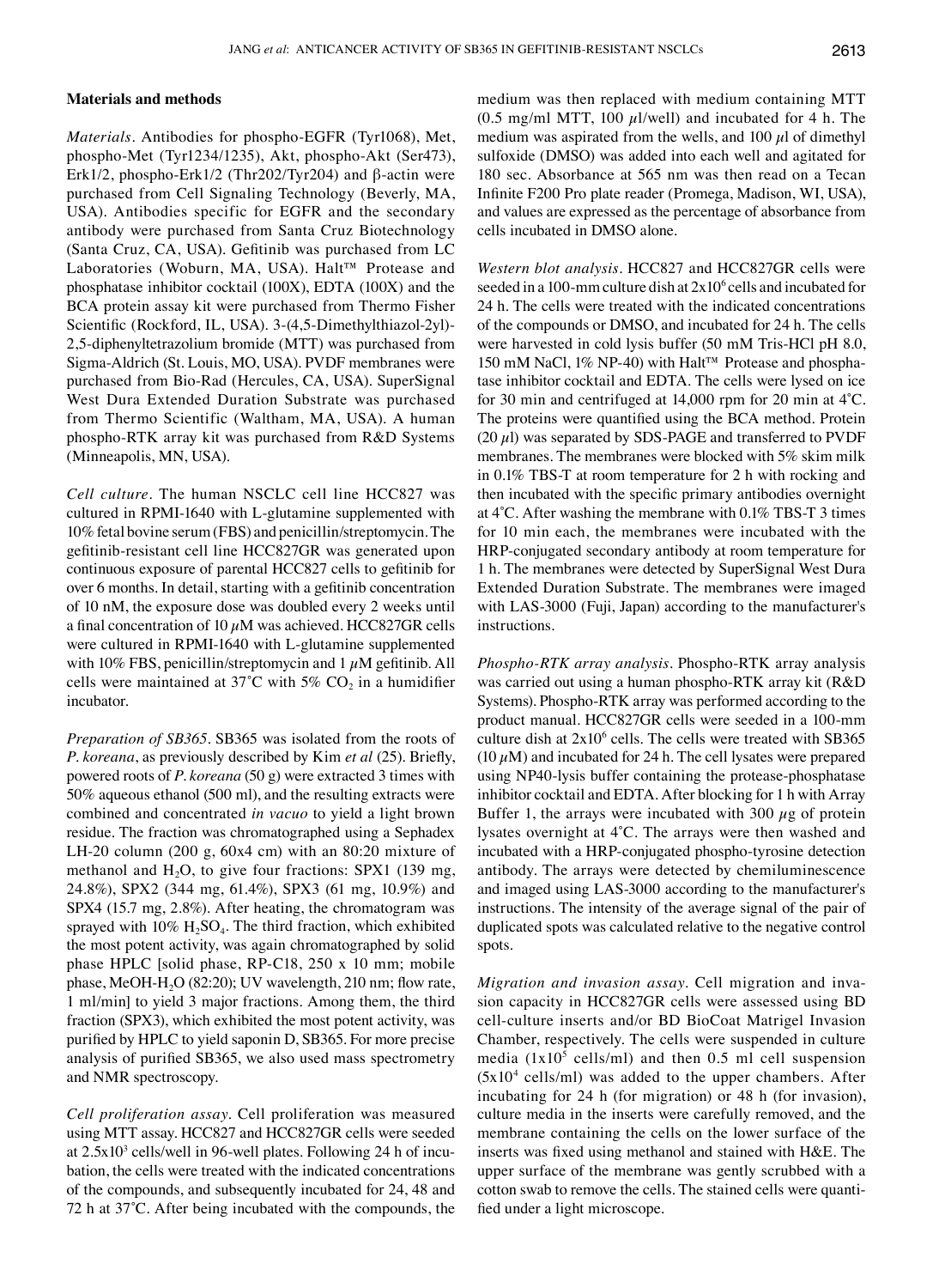*Soft agar colony formation assay.* HCC827GR cells  $(8x10<sup>3</sup>$  cells/well) were suspended in BME (1 ml with  $10\%$  FBS, 0.33% agar) and plated over a layer of solidified bottom agar mixture (BME with 10% FBS, 0.5% agar) with the indicated concentrations of the drugs. The cultures were maintained at  $37^{\circ}$ C in a 5% CO<sub>2</sub> incubator for 6-7 days, and the number of colonies was counted under a light microscope.

*Flow cytometry analysis.* For assessing cell cycle distribution, the cells were detached and fixed overnight in ice-cold 70% ethanol. Fixed cells were washed with phosphate-buffered saline (PBS), and incubated with RNase A and propidium iodide (PI) at 37˚C for 30 min, and then cells were subjected to flow cytometric analysis to determine the percentage of cells at specific phases of the cell cycle. Apoptosis in HCC827GR cells was also measured using the Annexin V-FITC Apoptosis Detection Kit I (BD Biosciences Pharmingen) according to the product protocols. The cells were seeded in a 60-mm culture dish at  $5x10^5$  cells. The cells were treated with various concentrations of the compounds and incubated for 24 h. The cells were detached and then washed twice with cold PBS. The cells were suspended in  $1X$  binding buffer  $(5x10^5 \text{ cells/ml})$  and Annexin V-FITC and PI (5  $\mu$ l stock/100  $\mu$ l buffer) were added. After incubation at room temperature for 15 min in the dark, 400  $\mu$ l of 1X binding buffer was added to each tube. Flow cytometric analysis was performed using a BD FACSVerse flow cytometer and BD FACSuite software.

*Statistical analysis.* All quantitative data are presented as mean value  $\pm$  SD unless indicated otherwise. The statistical significance of compared measurements was measured using the Student's t-test, and p<0.05 was considered to indicate a statistically significant result.

## **Results**

*Characterization of the gefitinib-resistant NSCLC cell line, HCC827GR.* Gefitinib-resistant HCC827 cells (HCC827GR) were generated by continuously exposing the cells to increasing concentrations of gefitinib as reported (14,26). The resultant HCC827GR cells were characterized by quantifying cell viability at different concentrations of gefitinib (Fig. 1A). In order to obtain this, the cells were incubated with the indicated concentration of gefitinib up to 72 h, and cell proliferation was determined by MTT assay. As expected, our data showed that HCC827GR cells were resistant to gefitinib treatment when compared with the parental HCC827 cells (Fig. 1B). We further analyzed the protein expression and phosphorylation status of EGFR, Met and downstream signaling molecules in the HCC827 and HCC827GR cells. Our data clearly revealed that an abundant expression of Met protein was observed in the gefitinib-resistant HCC827GR cells, which was associated with emergence of acquired resistance (Fig. 1C). Unlike HCC827 cells, the phosphorylation status of EGFR, Met, Akt and Erk persisted at higher levels in the HCC827GR cells even following treatment with gefitinib (Fig. 1C). Therefore, our results indicate that gefitinib-resistant HCC827GR cells were successfully generated, and the bypass signaling mediated by Met led to persistent activation of downstream signaling in the HCC827GR cells in the presence of gefitinib.



Figure 1. Characterization of the gefitinib-resistant HCC827GR cell line. (A) Chemical structure of gefitinib. (B) Gefitinib-sensitive (HCC827) and -resistant (HCC827GR) NSCLC cell lines were treated with various concentrations of gefitinib for 3 days, and cell viability was determined using the MTT assay. Data shown are representative of 3 independent experiments. Error bars represent the means  $\pm$  SD. Statistical significance was determined by the Student's t-test (\*\*p<0.01). (C) HCC827 and HCC827GR cell lines were treated with 1  $\mu$ M gefitinib for 24 h. Whole cell lysates were assayed by western blot analysis using antibodies against total or the phosphorylated form of EGFR, Met and downstream proteins. β-actin was used as a loading control. C, control; G, gefitinib; EGFR, epidermal growth factor receptor.

*SB365 inhibits anchorage-dependent and -independent growth of HCC827GR cells.* To assess the inhibitory activity of SB365 (Fig. 2A) on the proliferation of gefitinib-resistant HCC827GR cells, HCC827GR cells were treated with the indicated concentrations of SB365 up to 72 h, and cell viability was determined by the MTT assay. Notably, treatment with SB365 decreased the cell viability of the HCC827GR cells in a dose-dependent manner (Fig. 2B), whereas co-treatment with gefitinib did not show any addictive or synergistic effects (data not shown). Next, we investigated the antitumor effect of SB365 in HCC827GR cells by performing an anchorage-independent colony formation assay, which is an *in vitro* indicator and a key characteristic of the transformed cell phenotype (27). Our data revealed that treatment with SB365 resulted in fewer colonies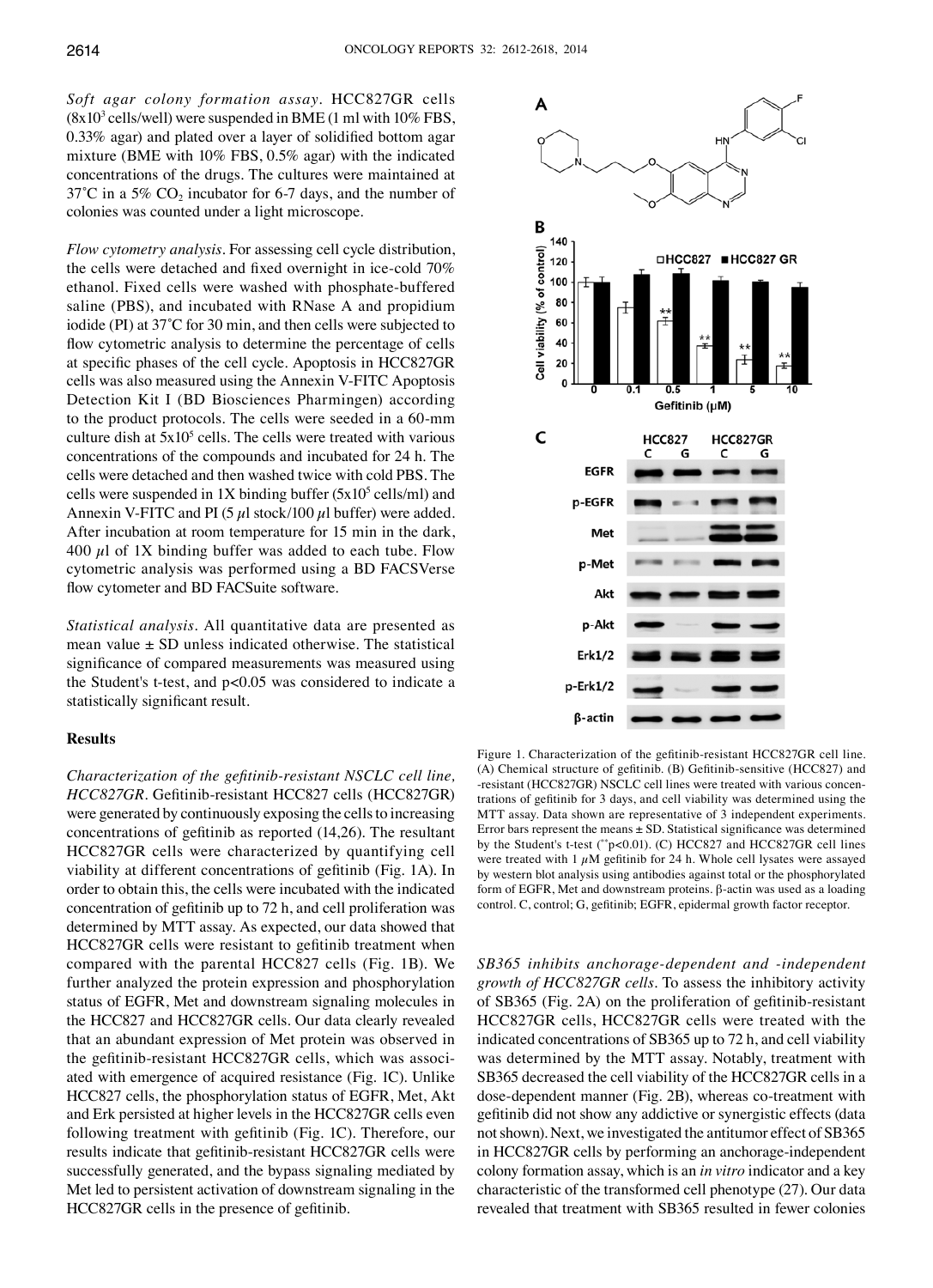

Figure 2. SB365 inhibits anchorage-independent cell growth, migration and invasion in gefitinib-resistant HCC827GR cells. (A) Chemical structure of SB365. (B) HCC827GR cells were treated with various concentrations of SB365 for 3 days, and the cell viability was determined using the MTT assay. Data shown are representative of 3 independent experiments. Error bars represent the means ± SD. (C) Colony formation ability of HCC827GR cells after exposure to SB365 for 7 days. Random areas were scanned (5 areas/well, 3-wells/set) in colonies grown in soft agar. Error bars represent the means ± SD of 15 areas. (D) After incubation for 24 h (migration) or 48 h (invasion) with SB365, living cells that migrated or invaded to the lower surface were fixed, stained and counted using light microscopy. Random areas were scanned (5 areas/membrane of the well) in cells on the lower surface of the membrane in both the Boyden and Matrigel chamber. Error bars represent the means ± SD of 5 areas. Statistical significance was determined by the Student's t-test (\*\*p<0.01). C, control; G, gefitinib; SB, SB365.

being formed in soft agar at concentrations of 10 and 20  $\mu$ M SB365 compared with the control cells or gefitinib-treated cells (Fig. 2C). These data indicate that treatment with SB365 inhibits both anchorage-dependent and -independent growth of HCC827GR cells, suggesting that the malignant potential of HCC827GR cells is reduced by SB365 which may be a potential natural compound for overcoming acquired resistance to gefitinib.

*Effects of SB365 on the migration and invasion of gefitinib-resistant HCC827GR cells.* To investigate whether SB365 has antimetastatic activity *in vitro*, we performed migration and invasion assays in gefitinib-resistant HCC827GR cells. Our data showed that treatment with  $1 \mu M$  gefitinib did not affect the migratory and invasive capacities, whereas dose-dependent treatment with SB365 strongly inhibited the migratory and invasive capacities of the gefitinib-resistant HCC827GR cells up to 90% at a dose of 20  $\mu$ M (Fig. 2D and E). Therefore, these data revealed that SB365 has an antimetastatic effect on gefitinib-resistant HCC827GR cells.

*SB365 inhibits the phosphorylation of Met and downstream signaling in HCC827GR cells.* To explore the underlying mechanism by which SB365 inhibits anchorage-independent cell growth and *in vitro* metastatic capacities in gefitinib-resistant HCC827GR cells, we next performed a human phospho-RTK array to investigate the relative levels of phosphorylation of different RTKs. In agreement with a previous report (22), our data also revealed that SB365 may be a possible inhibitor of c-Met in NSCLCs. Notably, a decrease in phosphorylated-Met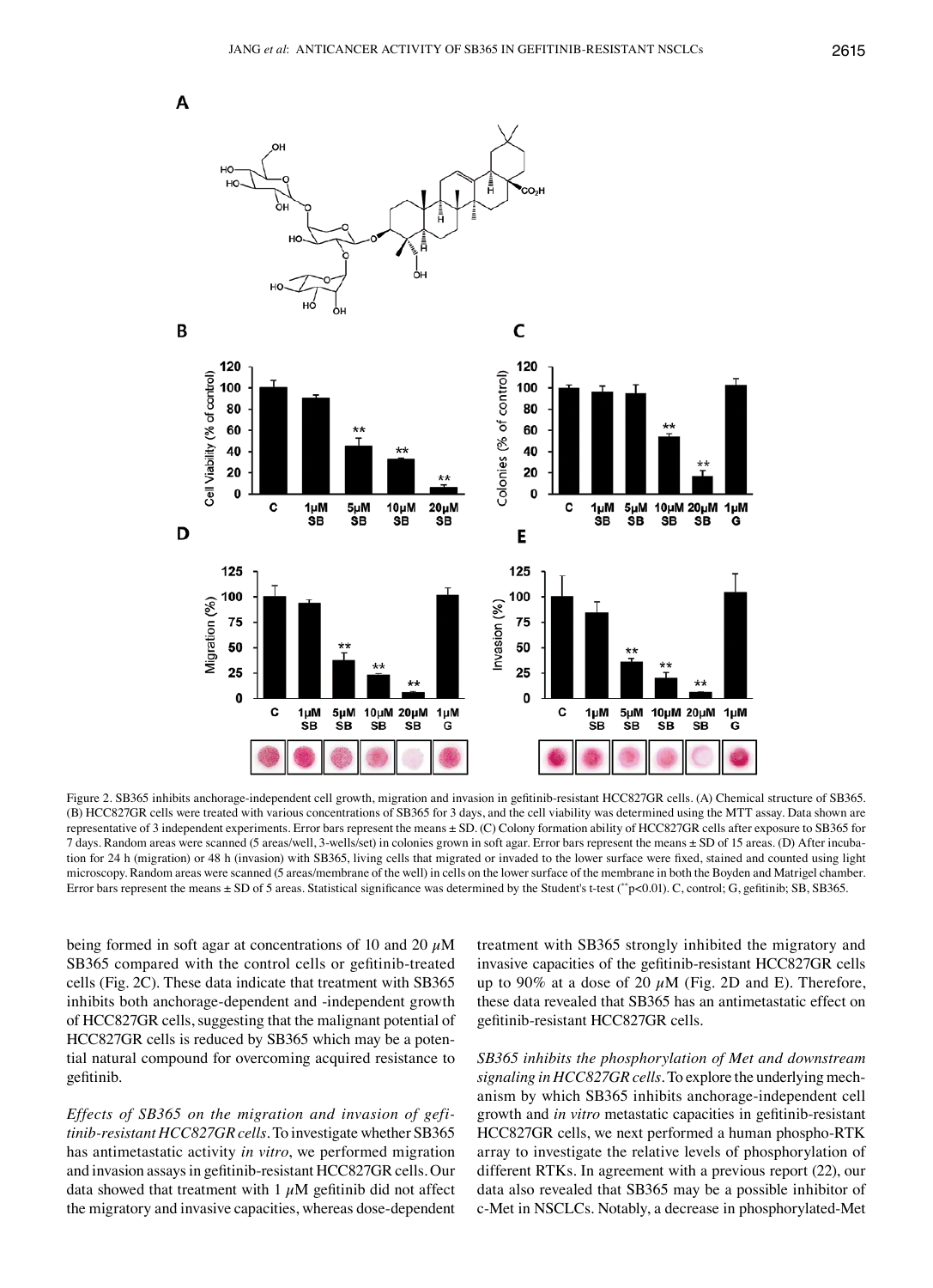

Figure 3. SB365 inhibits the phosphorylation of Met and downstream signaling in gefitinib-resistant HCC827GR cells. (A) Phosphorylation status of several RTKs by SB365. Phospho-RTK array analysis was carried out using a human phospho-RTK array kit. (B) HCC827GR cells were treated with the indicated concentration of drugs for 24 h. Whole cell lysates were assayed by western blot analysis using antibodies against total or the phosphorylated form of EGFR, Met and downstream proteins. β-actin was used as a loading control. RTKs, receptor tyrosine kinases; EGFR, epidermal growth factor receptor.

was observed in the HCC827GR cells after SB365 treatment, whereas the phosphorylation level of EGFR was not changed in the 10  $\mu$ M SB365-treated HCC827GR cells (Fig. 3A). To better understand the mechanism responsible for c-Met inhibition by SB365, we examined the protein expression and phosphorylation status of RTK proteins including EGFR, Met and downstream signaling molecules in the HCC827GR cells. In order to obtain this, cells were treated with  $1 \mu M$  of gefitinib or various concentrations of SB365 at 1, 5, 10 and 20  $\mu$ M for 24 h. As expected, treatment with  $1 \mu M$  gefitinib did not affect the phosphorylation status of EGFR, Met, Akt and Erk1/2 in the gefitinib-resistant HCC827GR cells (Fig. 3B). When HCC827GR cells were treated with various concentrations of SB365, the phosphorylation levels of Met and downstream signaling molecule Akt but not Erk1/2 were effectively suppressed at doses of 10 or 20  $\mu$ M SB365 (Fig. 3B). Therefore, these findings indicate that SB365 suppressed cancer progression through the Met-Akt signaling pathway in Met-amplified NSCLC HCC827GR cells.

*SB365 induces apoptosis in the HCC827GR cells.* To determine the pro-apoptotic effect of SB365 on gefitinib-resistant HCC827GR cells, flow cytometric analysis was performed. An increased proportion of apoptotic cells in the sub-G1 phase was strongly detected following dose-dependent treatment with SB365 (4.9-13.5%) compared with the control  $(2.5\%)$ , indicating a pro-apoptotic effect of SB365 in the HCC827GR cells (Fig. 4A). Moreover, flow cytometric analysis with Annexin V showed that treatment with SB365 induced early apoptosis (Annexin  $V^{\dagger}/PI$ ) in the HCC827GR cells, yet not with gefitinib (Fig. 4B). A few late apoptotic cells (Annexin  $V^{\dagger}$ )  $PI^*$ ) were also observed in the cells treated with 20  $\mu$ M SB365 (Fig. 4B). More importantly, its apoptotic effect was accompanied by increased levels of cleaved caspase-3 and poly(ADP ribose) polymerase (Fig. 4C). Moreover, treatment with SB365 increased the protein expression levels of cleaved caspase-3 and PARP and decreased Bcl-2 expression (Fig. 4C). These findings clearly suggest that treatment with SB365 is sufficient for inducing death signaling even in gefitinib-resistant NSCLC HCC827GR cells with Met amplification.

# **Discussion**

To date, reversible small-molecule EGFR-TKIs, including gefitinib (Iressa®) and erlotinib (Tarceva®), have been recommended as molecular-targeted anticancer drugs for patients with NSCLC with EGFR-activating mutations (9,10). However, despite excellent initial responses to EGFR-TKIs in these NSCLC patients, nearly all patients eventually develop drug resistance after a median period of ~10 months through two genetically conferred mechanisms; a secondary T790M mutation in EGFR and c-Met gene amplification (12-16). For this reason, a strategy using irreversible EGFR-TKIs or the combined use of EGFR- and Met-TKIs has been proposed to overcome resistance to EGFR-TKIs. Considering this, it is crucial to establish an alternative treatment strategy overcoming resistance to EGFR-TKIs to improve the survival of patients with NSCLC.

A recent trend in anticancer therapy has been centered on the search for anticancer drugs which are safer and highly patient acceptable. Consistently, the use of medicinal compounds from herbal/natural sources is becoming increasingly popular over synthetic drugs as an alternative treatment choice for cancer patients(28). Based on this notion, we isolated SB365, a saponin D from *Pulsatilla koreana* and explored its anticancer effects on gefitinib-resistant NSCLC cells. Previous results suggest that saponins have been known to possess a wide range of anticancer properties such as chemopreventive or chemotherapeutic effects on various types of cancer cells (29,30). We also found that SB365, a saponin D, exerted remarkable anticancer properties in several types of cancer cells including hepatocellular carcinoma, gastric, colon and pancreatic cancers(21-24). In the present study, we showed that SB365 has an inhibitory effect on the anchorage-independent proliferation, migration and invasion of HCC827GR NSCLC cells resistant to gefitinib. Moreover, SB365 was sufficient for inducing apoptosis in gefitinib-resistant HCC827GR cells. These effects of SB365 against gefitinib resistance may be attributed to its ability to inhibit both Met phosphorylation and subsequent Akt activation in Met-amplified HCC827GR cells.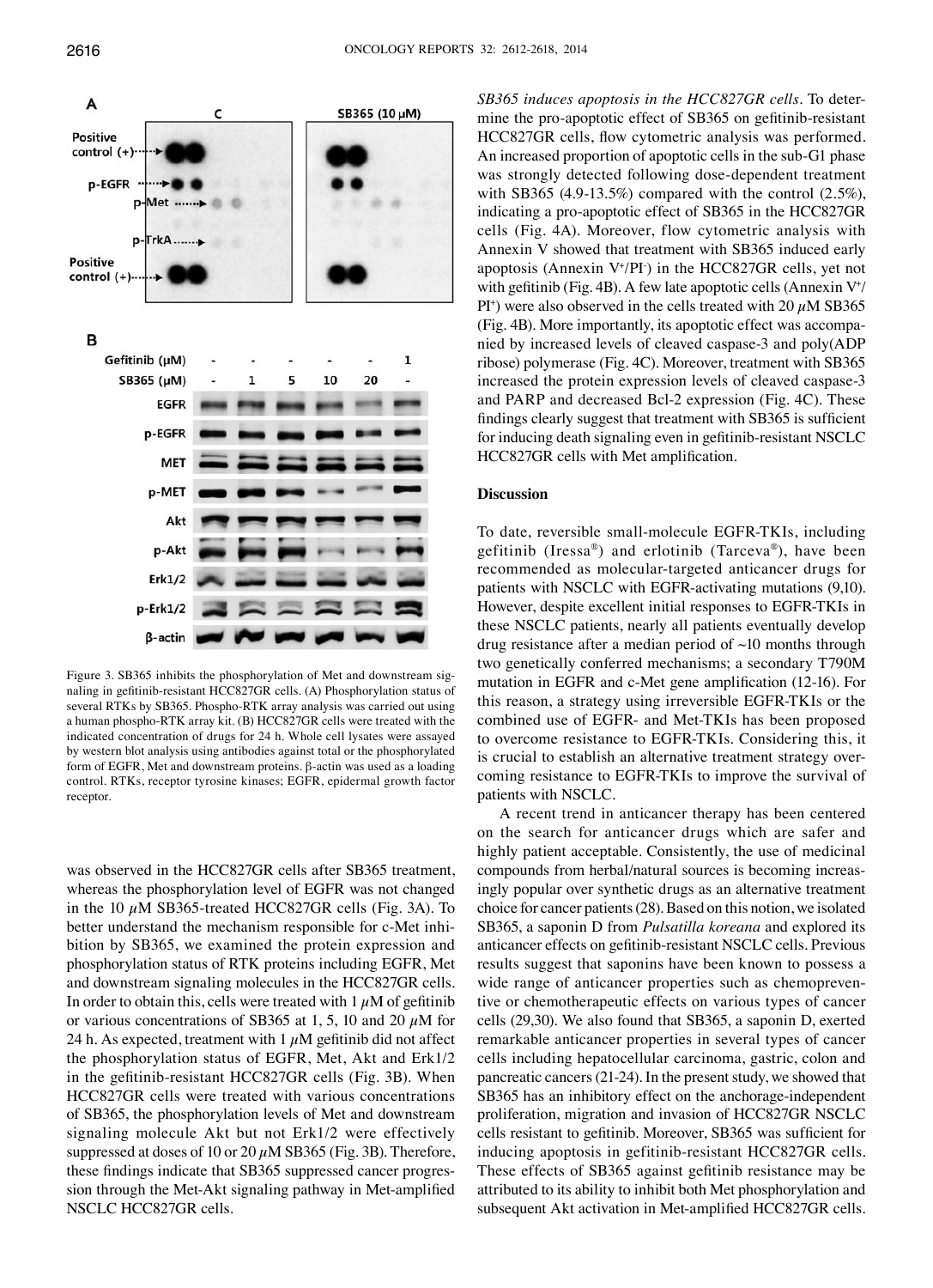

Figure 4. SB365 induces apoptosis in gefitinib-resistant HCC827GR cells. (A) HCC827GR cells were treated with SB365, and cellular DNA was stained with propidium iodide (PI) and flow cytometric analysis was performed to analyze the cell cycle distribution. The percentage of the cell population in each phase is indicated as a graph. (B) Flow cytometric analysis with Annexin V staining was performed in SB365-treated HCC827GR cells. Flow cytometric analysis was performed using a BD FACSVerse flow cytometer and BD FACSuite software. Data shown are representative of 3 independent experiments. Error bars represent the means ± SD. Statistical significance was determined by the Student's t-test (\*\*p<0.01). C, control; G, gefitinib; SB, SB365. (C) Whole cell lysates were assayed by western blot analysis after exposure to the indicated concentrations of SB365 in HCC827GR cells.

Accumulated evidence suggests that identification of natural compounds with high anticancer efficacy and defined molecular targets could be a prerequisite for successful drug discovery. For example, various phytochemicals, including [6]-gingerol (31), resveratrol (32) and myricetin (33), have been reported to directly interact with their targets in cells,

thereby inhibiting cancer cell proliferation. Consistent with this, we previously reported that SB365 effectively inhibited the phosphorylation of Met by binding to an allosteric site of Met in MKN-45 gastric cancers, indicating that SB365 may be a potential natural inhibitor of Met (22). Met is a well-established mediator of carcinogenesis and induces an invasive